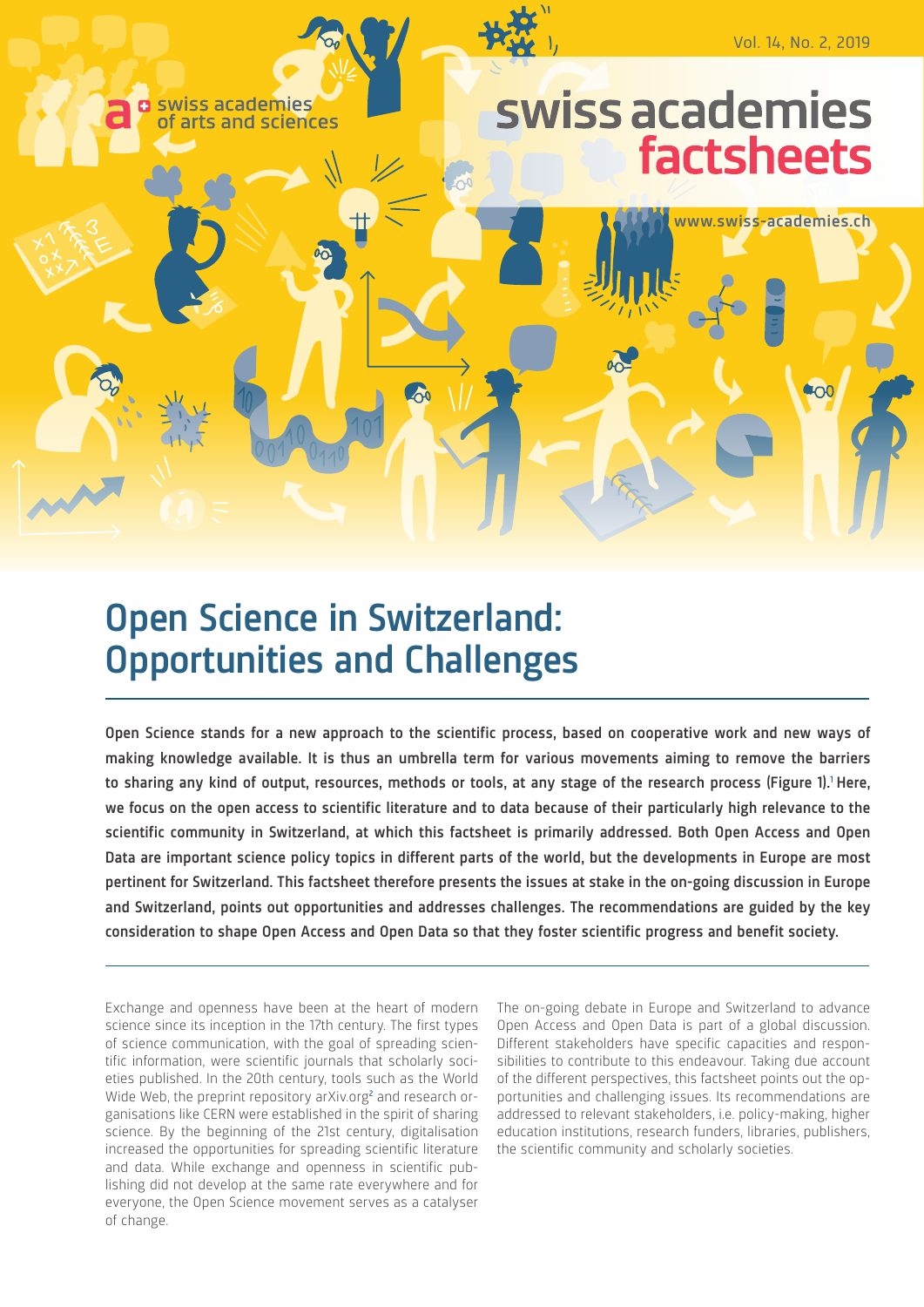# Figure 1: Elements of Open Science



# Open Access

### In Europe

The Open Access movement emerged bottom-up, with the scientific community aiming to open up access to knowledge and help accelerate its dissemination. This resulted in three widely supported milestone statements, of which the Berlin Declaration (200[3](#page-6-2))<sup>3</sup> is probably the most cited, and Open Ac-cess platforms and tools such as BioMed Central<sup>[4](#page-6-3)</sup> and PLOS (Public Library of Science)<sup>[5](#page-6-4)</sup> were developed in the early 2000s, although the former became part of a major publishing group years later. The ambition to regain some control over publications in scientific journals by overcoming the dictate of a few large international publishers – Elsevier, Springer, Wiley-Blackwell, Taylor & Francis, SAGE – became part of the Open Access movement only at a later stage. This development catalysed the establishment of Open Access publishing platforms, e.g. Frontiers<sup>[6](#page-6-5)</sup> and ScienceMatters<sup>[7](#page-6-6)</sup> in Switzerland. Nonetheless dissatisfied with the slow progress, a scientist developed Sci-Hub<sup>[8](#page-6-7)</sup> in 2011 with now more than 70 million freely accessible papers. In contrast to the other initiatives mentioned so far, Sci-Hub is illegal because it ignores all applicable copyright and legal regulations. The use of Sci-Hub, however, is not illegal in Switzerland. Considering research and its results as a public good, the policy-making and funding sector also picked up Open Access and gave additional impetus.

The European Commission's Open Science agenda (2016)<sup>[9](#page-6-8)</sup> has been critical in this process, in that it called for full Open Access for all scientific publications. Plan S, which intends to boost Open Access, was jointly launched in 2018 by Science Europe, a group of national research funding organisations

in Europe, and the European Commission.<sup>[10](#page-6-9)</sup> Plan S received positive reactions<sup>[11](#page-6-10)</sup> and important national and philanthropic research funding agencies beyond Europe pledged their support, e.g. China and India, or signed it, e.g. the Gates Foundation. In the consultation on Plan S, however, concerns were also raised. Scientists argued that they were no longer allowed to publish in journals of their preference, and that it had negative implications for the evaluation and reward system of their work.[12](#page-6-11) ALLEA, the European Federation of Academies of Sciences and Humanities, asked for a broader consultation with all relevant parties in order to avoid unintended consequences under the new scheme, particularly regarding the ability of early career scientists to obtain grants and promotions.[13](#page-6-12) Taking into account the different feedback, Plan S was amended in 2019. Accordingly, as of 2021, more than a dozen research funders and the European Research Council (ERC) that subscribe to Plan S are committed, inter alia: i) to ensure that authors retain the copyright of their publication with no restrictions; ii) to cover Open Access publication fees where applicable; and iii) to phase out the transitional hybrid journal model, which allows large international publishers and major scholarly societies to continue generating substantial profits from publishing articles in and from scientific journal subscriptions ('double dipping'). While the original Plan S stated that funding for Open Access fees should be "standardised and capped", the revised version speaks merely of the "potential standardisation and capping of payments of fees". Finally, the parallel publication in online repositories (Green model; Figure 2) remains possible without an embargo period. The Swiss National Science Foundation (SNSF) supports, but has not yet signed Plan S, because it adopted its own new Open Access policy in April 2018 that allows for Green Open Access with embargoes, in line with the National Open Access Strategy for Switzerland.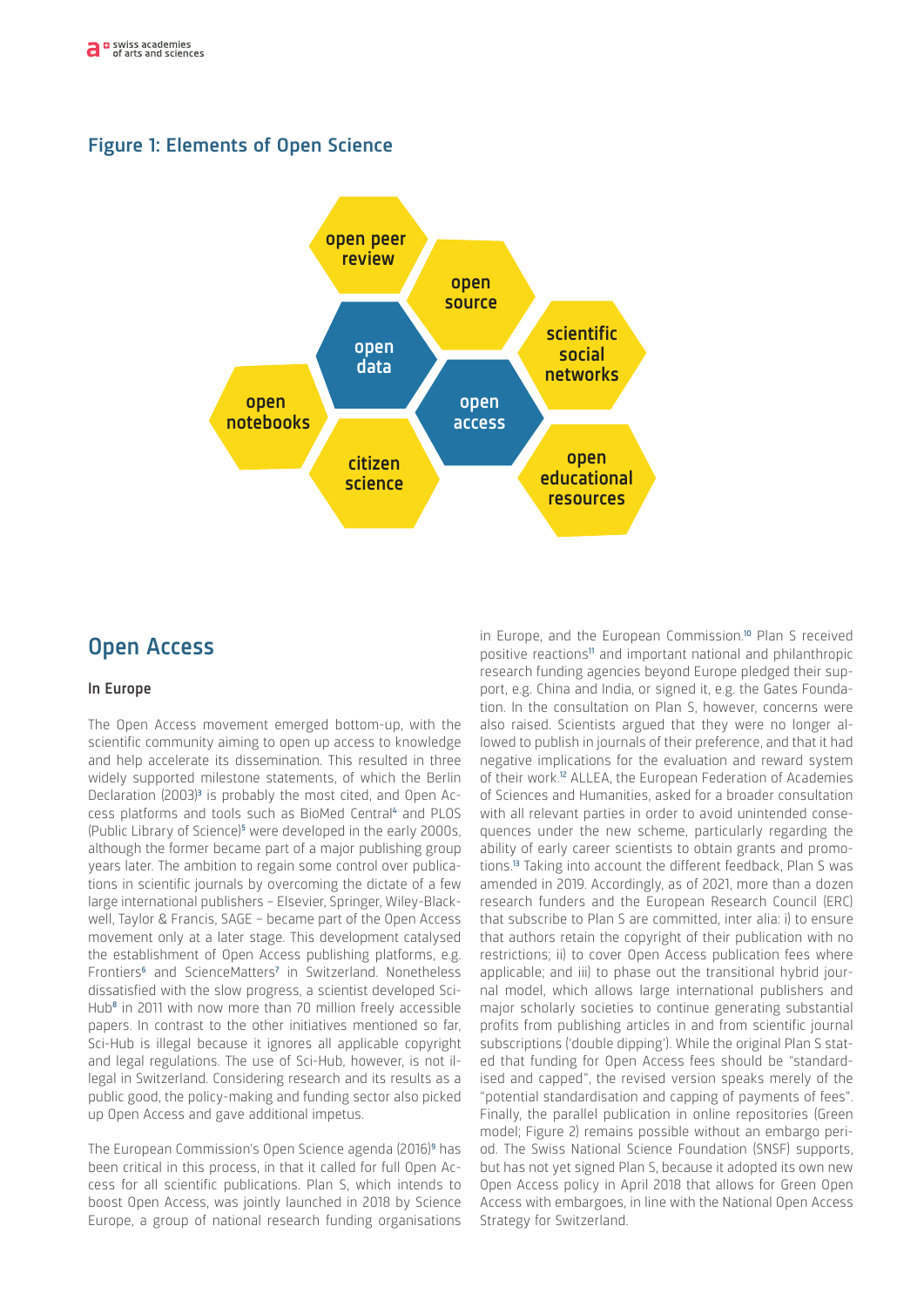

# Figure 2 'Open Access models for publication of articles in scientific journals'

## In Switzerland

Various Open Access initiatives in Switzerland reflect the developments in Europe. Related to research projects that the SNSF funds, self-archiving of publications and Open Access to monographs are mandatory. Funding is provided for socalled Article Processing Charges (APCs) for Gold Open Access journals since 20[14](#page-6-13).<sup>14</sup> The SNSF revised its Open Access regulations in 2018 with the goal to reach 100% Open Access by 2020.[15](#page-6-14) The 'Open Access Strategy' with the associated 'Action Plan' that swissuniversities, the rectors' conference of Swiss universities, jointly developed with the SNSF (2017–2018), pursues several measures to implement Open Access at all Swiss higher education institutions.<sup>[16](#page-6-15)</sup> Swissuniversities is committed to implementing this strategy by 2024. The Swiss Academies of Arts and Sciences promote Open Access through supporting and promotional measures, notably by setting the goal of Green and Gold Open Access until 2020 for the more than 80 funded periodicals in the humanities and social sciences.<sup>[17](#page-6-16)</sup>

### **Opportunities**

Open Access aims to facilitate access to all published scientific findings for anyone interested, notably scientists, thereby having more impact and supporting scientific progress. The collective storage of Open Access publications allows text mining, i.e. systematic literature searches, to an extent that is otherwise inconceivable. [iris.ai](http://iris.ai)<sup>[18](#page-6-17)</sup> is one such tool that provides scientists access to the scientific literature beyond the capac-ities of current bibliographic databases such as PubMed<sup>[19](#page-6-18)</sup>or Google Scholar[20](#page-6-19). Further advances in Artificial Intelligence will almost certainly foster new ways to explore knowledge stored in scientific publications.

#### Challenges and Recommendations

Open Access needs to be promoted globally, with publishers and higher education institutions giving the opportunity to anyone anywhere, both inside and outside academia, to publish scientifically relevant results. Given the focus of this factsheet, the following section recommends how to deal with important elements of Open Access so as to strengthen it in Switzerland.

#### Open Access models

– Diamond, Gold and Green: Research funders and publishers promote schemes in order to ensure the widest possible dissemination of scientific results through immediate and full Open Access whenever possible. They further explore alternative ways of publishing by seeking Diamond Open Access or a corporate funding model.<sup>[21](#page-6-20)</sup> They apply Green Open Access with no or a very short embargo pe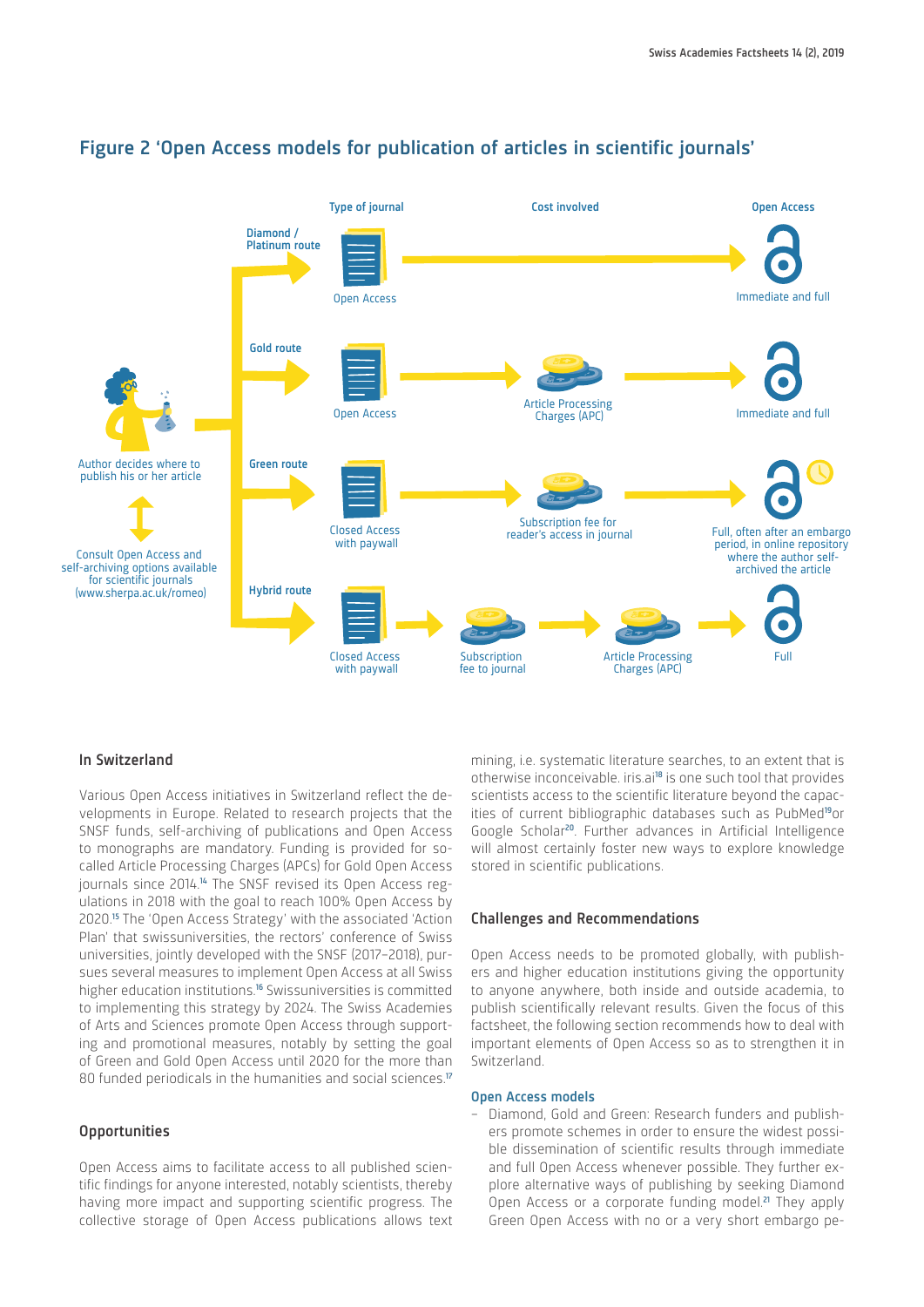riod to scientific journals, and also to monographs in the social sciences and humanities, where APCs do not usually cover publication costs.

– Diamond and Green: Research funders and publishers promote these models for disciplines where APCs are not yet established. In such cases, funding comes from research funding agencies or libraries, such as in the case the Open Library of Humanities.<sup>[22](#page-6-21)</sup>

#### Financial matters

- Fair price: Publishers of scientific journals set Article Processing Charges in due proportion to the work carried out and make them transparent. Scholarly societies separate membership dues from the subscription fees to the scientific journals that they publish.
- Library subscriptions: Library consortia negotiate socalled 'transformative agreements' with international publishers with the aim to shift their payments from subscription-based reading of published material towards Open Access publishing.
- Publication sector: Research funders, scholarly societies and scientists shape the publication landscape with business models that prevent mono- and oligopolies, and where commercial publishers are financially accountable for contractually agreed services.

### Quality issues

- Assessments and rewards: Research funders and higher education institutions value scientists' Open Access publications equally to their publications in subscription journals when assessing and rewarding their work, in line with the San Francisco Declaration on Research Assess-ment (DORA Declaration<sup>[23](#page-6-22)</sup>; Box 1).
- Quality assurance: Scientists ensure peer-reviewing for Open Access publications. Higher education institutions and research funders contribute to shaping an institutional and financial framework that discourages the establishment of predatory journals that exploit Open Access publishing by "charging publication fees to authors without providing the editorial and publishing services associated with legitimate journals".<sup>[24](#page-6-23)</sup>

#### Reuse of publications

- Secondary publication: Parliament enacts a secondary publication right for authors and their scientific publications[25](#page-6-24)
- Copyright: Authors retain the copyright of their work, which they publish under a Creative Commons (CC) license.[26](#page-6-25) The preferred license is CC-BY, the most accommodating of licenses, allowing others to distribute, remix, tweak and build upon this work as long as credit is given to the author of the original creation.

#### Digitisation and preservation

- Non-Open Access journal stocks: Editors, scholarly societies, publishers of scientific journals and libraries recognise the importance of the longevity of scholarly periodicals, digitise paper versions and make them accessible Open Access on trusted repositories, such as [E-Periodica.](http://E-Periodica.ch)  $ch<sup>27</sup>$  $ch<sup>27</sup>$  $ch<sup>27</sup>$  $ch<sup>27</sup>$ .
- Persistent Identifiers (PIDs): Publishers, editors and scientists use PIDs like DOI (Digital Object Identifier), ORCID,

handles or ARK<sup>[28](#page-6-27)</sup> when journal articles do not automatically attribute PIDs (e.g. PubMed ID, arXiv ID) in order to facilitate searchability and shareability of scientific work.

# Box 1 'SNSF and DORA'

The SNSF has signed the San Francisco Declaration on Research Assessment (DORA), which recommends funders to be explicit about the criteria used in evaluating the scientific productivity of applicants, thereby considering the scientific quality, value and impact of their entire research output (including datasets, software, prototypes) in addition to research publications. In this context, the scientific content of a paper is much more important than publication metrics or the name of the journal in which it was published. Within the scope of this evaluation, the scientific discipline, academic age and personal situation (e.g. career breaks, care duties) of the applicants will be considered.[29](#page-6-28)

# Open Data

### In Europe

The discussion on the open access to scientific data followed that on open access to scientific publications. Open Data aims to make primary and secondary data<sup>[30](#page-6-29)</sup> related to publicly funded research available for reuse by a wider community to enhance the quality and integrity of scientific work. In this context, stakeholders from academia, industry, research funders and publishers developed the FAIR Principles to make data findable, accessible, interoperable and reusable.[31](#page-6-30)The European Commission launched the European Open Science Cloud (EOSC) with the ambition, by 2021, to offer "1.7 million European researchers and 70 million professionals in science and technology a virtual environment with open and seamless services for storage, management, analysis and reuse of research data, across borders and scientific disciplines".<sup>[32](#page-6-31)</sup> Related to the EOSC, Science Europe developed a set of core requirements for Data Management Plans (DMPs) in an attempt to align the increasing variety of research data management policies and requirements of different research funders.<sup>[33](#page-6-32)</sup>

### In Switzerland

National stakeholders in research and education foster Open Data in different ways. The swissuniversities funding programme 'Scientific information: access, processing and safeguarding' promotes the development of Open Data supporting services such as research data management solutions and repositories.<sup>[34](#page-6-33)</sup> The SNSF Policy on Open Research Data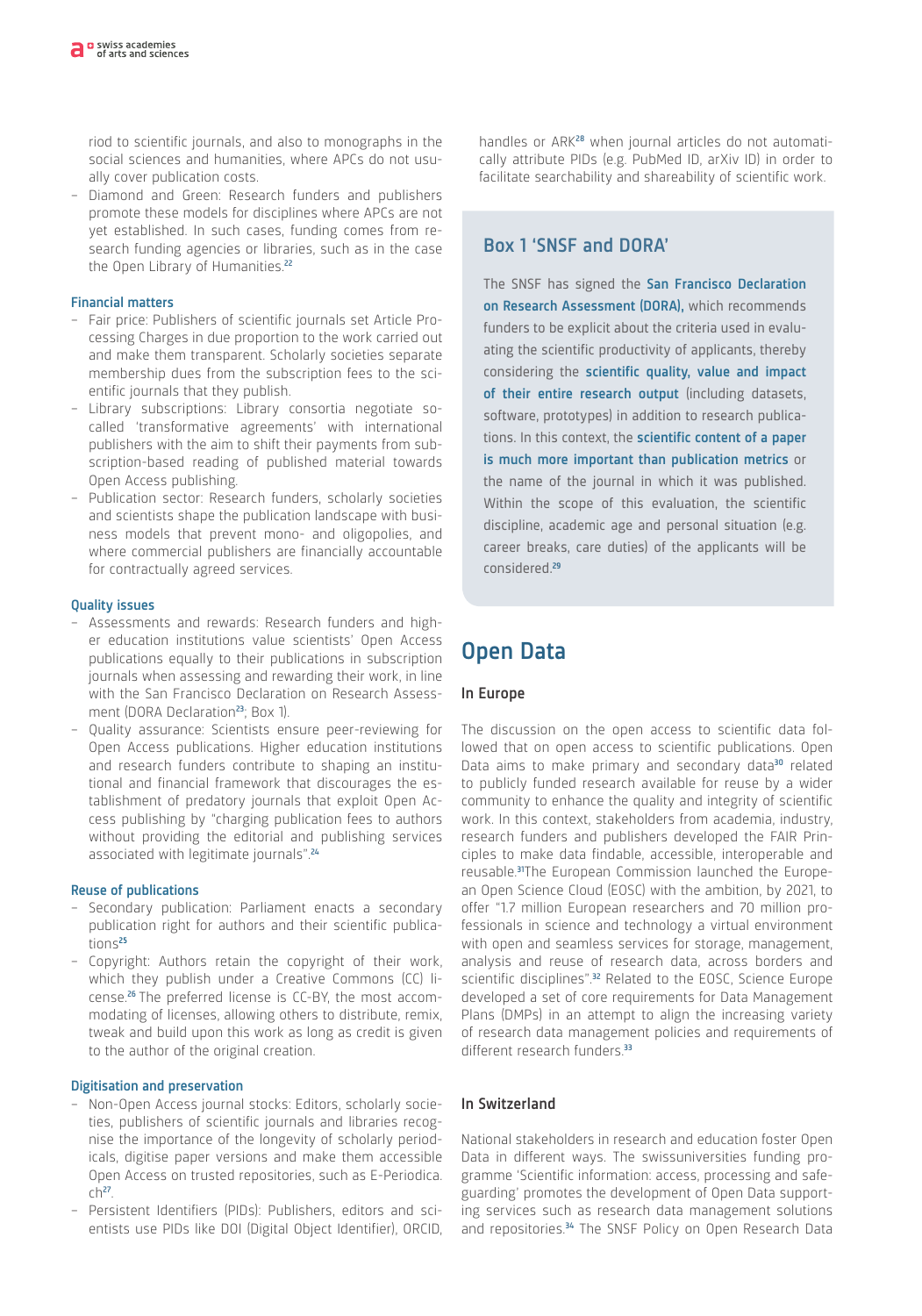introduced the Data Management Plan in 2017 whereby researchers need to outline in their project applications how they will generate, collect, document, share and preserve related data.<sup>[35](#page-6-34)</sup> In addition, the SNSF undertook a landscape survey on researchers' use of research data and repositories to identify current needs.<sup>[36](#page-6-35)</sup> The Academies organised several events in 2018 to raise awareness in the scientific community on Open Data and engage scientists in the shaping of framework conditions:

– Academy of Sciences (SCNAT): A conference in Brussels, organised on behalf of the European Members of the International Science Council and with ALLEA (European Federation of Academies of Sciences and Humanities), emphasised the need for reliable data repositories, training of data managers and for a change in scientific culture towards a state where data sharing is integral to the sci-entific practice.<sup>[37](#page-6-36)</sup> A data management workshop in Bern argued that one size does not fit all scientific disciplines and that the involvement of the scientific community in defining and implementing best practices on Open Data is critical.<sup>[38](#page-6-37)</sup>

– Academy of Humanities and Social Sciences (SAHS): A conference in Bern addressed special issues for research platforms in the humanities on how to meet Open Data and FAIR Data requirements and, in particular, which standards have to be taken into consideration.<sup>[39](#page-6-38)</sup> Several higher education institutions have established dedicated Open Data websites with guidance for researchers (Box 2).

# Box 2 'Open Data websites of Swiss higher education institutions'

- EPF Lausanne [researchdata.epfl.ch](http://researchdata.epfl.ch)
- ETH Zurich [www.explora.ethz.ch/en/s/open-data](http://www.explora.ethz.ch/en/s/open-data)
- University of Basel [researchdata.unibas.ch/en](http://researchdata.unibas.ch/en)
- University of Bern [unibe.ch/university/services/university\\_library/services/open\\_science](http://www.unibe.ch/university/services/university_library/services/open_science)
- University of Fribourg [unifr.ch/research/en/open-science/open-data.html](http://unibe.ch/university/services/university_library/services/open_science)
- University of Geneva [unige.ch/researchdata/en](http://unige.ch/researchdata/en)
- University of Lausanne [unil.ch/openscience/en/home.html](http://unil.ch/openscience/en/home.html)
- University of St Gallen [www.unisg.ch/en/universitaet/bibliothek/dienstleistungen/researchdatamanagement](http://www.unisg.ch/en/universitaet/bibliothek/dienstleistungen/researchdatamanagement)
- University of Italian Switzerland [desk.usi.ch/en/node/3556](http://desk.usi.ch/en/node/3556)
- University of Zurich www[.hbz.uzh.ch/en/open-access-und-open-science/data-services.html](http://www.hbz.uzh.ch/en/open-access-und-open-science/data-services.html)
- University of Applied Sciences and Arts Western Switzerland HES-SO [hes-so.ch/en/open-hes-so-10501.html](http://hes-so.ch/en/open-hes-so-10501.html)

The implementation of Open Data also relies on repositories. Several of them exist already or are in the process of being established in Switzerland:

- All disciplines: Swiss Data Science Center[40](#page-6-39), Zenodo[41](#page-6-40)
- Humanities: DaSCH<sup>[42](#page-6-41)</sup>
- Social sciences: FORSbase[43](#page-6-42)

More than 2200 research data repositories worldwide in the online registry [re3data.org](http://re3data.org)<sup>[44](#page-6-43)</sup> are browsable by subject, content type and country.

#### **Opportunities**

In addition to the opportunities related to Open Access, Science Europe suggests that "quality-assured research data are key building blocks of the research process".[45](#page-6-44) As promoted by the FAIR Principles and requested by the European Code of Conduct for Research Integrity<sup>[46](#page-6-45)</sup>, Open Data enables data mining and facilitates the reuse and reproducibility of research findings, thereby fostering the robustness and integrity of scientific findings. Furthermore, applying the FAIR scheme entails the potential to do science more effectively and address research questions in unprecedented ways due to the interoperability of data between different disciplines and their availability for reuse in dedicated infrastructures. Recognising its economic value, the private sector is already tapping into Open Data, e.g. Google recently launched the toolbox 'Dataset Search' that allows searches across a multi-tude of online data repositories.<sup>[47](#page-6-46)</sup> The Open Science community criticises this toolbox as a closed system that capitalises on the work by scientists, without them having a say.<sup>[48](#page-6-47)</sup>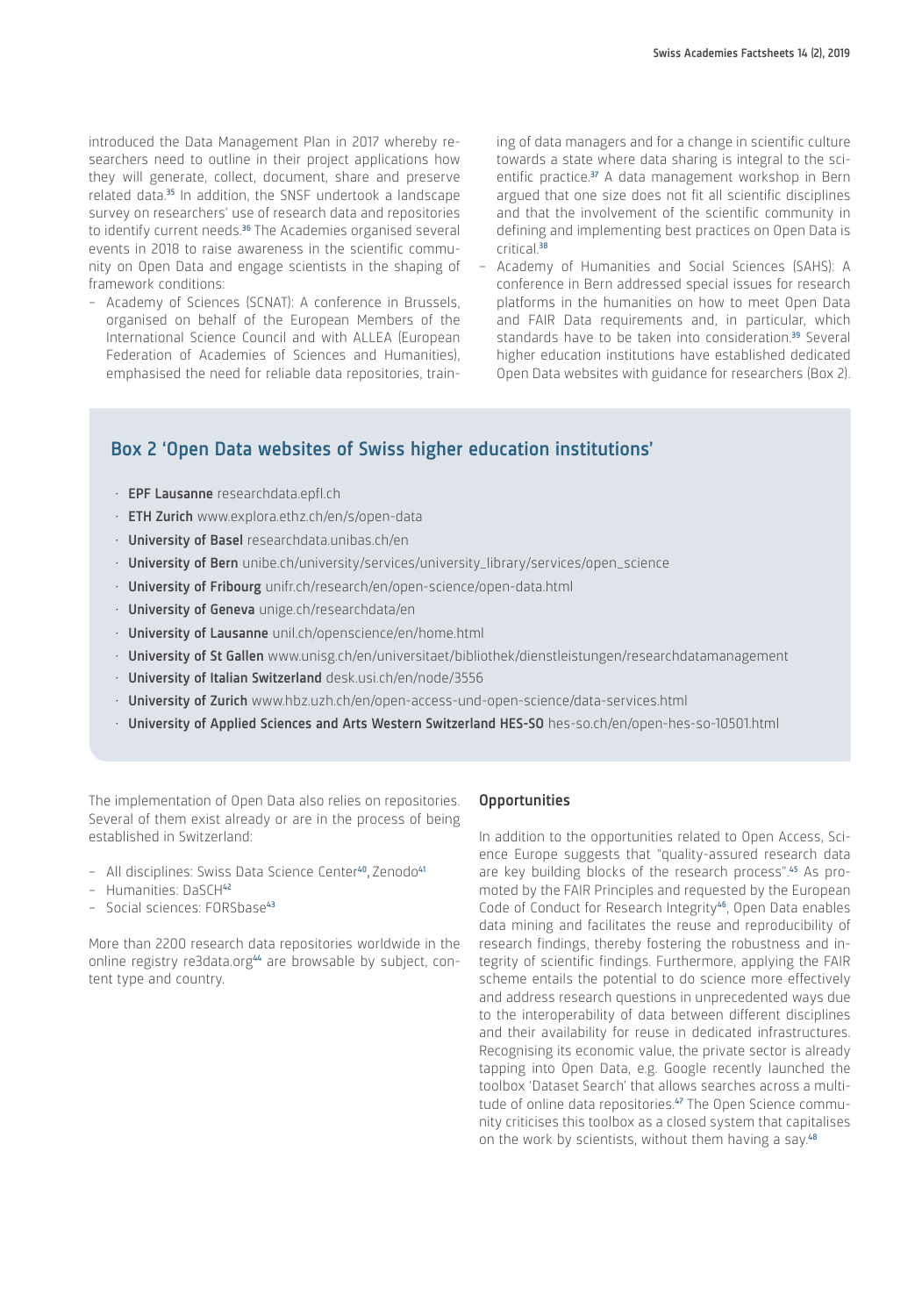### Challenges and Recommendations

With the ambition of furthering Open Data, the following recommendations address challenges that need to be tackled.

#### Securing access

- Repositories: Government agencies and research funders establish long-term funding mechanisms for field specific data repositories that allow the secure and reliable storage of large digitised data volumes as well as support data storage and sharing.
- Storage: Government agencies ensure that digitised material remain in the public realm.

#### Quality issue

– Reliability: Data repositories and scientists ensure the quality of Open Data through adequate and standardised review mechanisms.

#### Curation and reuse of data

- Funding and training: Research funders and higher education institutions provide means for the curation of quality Open Data. Higher education institutions develop certified degree programmes and train 'data stewards' according-ly,<sup>[49](#page-6-48)</sup> and they offer continuing education courses in research data management for scientists at all career levels.
- FAIR Principles: Scientists, higher education institutions and research funders apply the FAIR Principles. Scientists develop disciplinary-specific good practices for the entire life cycle of data to ensure quality Open Data that enhances their reusability as well as text and data mining. Persistent Identifiers are set to enable efficient citing.

#### Evaluation

- Assessments: Higher education institutions and research funders take into account the datasets published by the scientists, whose work they assess.
- Reward systems: Higher education institutions give credit to the work of data stewards and to scientists who establish and maintain data resources.

#### IMPRINT

#### EDITOR AND CONTACT

Swiss Academies of Arts and Sciences | House of Academies Laupenstrasse 7 | P.O. Box | 3001 Bern | Switzerland [info@swiss-academies.ch](mailto:info@swiss-academies.ch)

#### EDITING

Roger Pfister, Swiss Academy of Sciences / Swiss Academies of Arts and Sciences

#### WORKING GROUP

Gerhard Lauer, Digital Humanities, University of Basel (Chair) | Donat Agosti, Plazi | Claudia Appenzeller, Swiss Academies of Arts and Sciences | Stéphanie Girardclos, Earth and Environmental Sciences, University of Geneva | Daniel Hürlimann, Information Law, University of St Gallen | Beat Immenhauser, Swiss Academy of Humanities and Social Sciences | Jérôme Kasparian, Applied Physics, University of Geneva | Cécile Lebrand, Medical Library, Lausanne University Hospital and University of Lausanne | Gabi Schneider, swissuniversities | Ayşim Yılmaz, Swiss National Science Foundation

#### REVIEWER

Christian Cajochen, University Psychiatric Clinics Basel UPK and founder of the Open Access journal Clocks and Sleep, Switzerland | Hans de Jonge, Netherlands Organisation for Scientific Research NWO, Netherlands | Alexander Kohls, Scientific Information Service, CERN, Switzerland | Tom Narock, Center for Data, Mathematical, and Computational Sciences, Goucher College, USA | Laurent Romary, DARIAH-ERIC (European Research Infrastructure Consortium for the Arts and Humanities) and INRIA (National Research Institute for the Digital Sciences), France | Peter Suber, Office for Scholarly Communication, Harvard University, USA

COVER IMAGE : Studio KO, Yverdon **Umgang mit der Umwelt ein: GRAPHICS:** Studio KO, Yverdon LAYOUT: Olivia Zwygart 5tudio KO, Yverdon

#### 1st Edition, 2019

#### RECOMMENDEND FORM OF CITATION

Swiss Academies of Arts and Sciences (2019) Open Science in Switzerland: Opportunities and Challenges. Swiss Academies Factsheets 14 (2).

This factsheet was produced with substantial support from the Swiss Academy of Sciences (SCNAT).

#### [www.swiss-academies.ch](http://www.swiss-academies.ch)

ISSN (print): 2297–8283 ISSN (online): 2297–1831

[DOI: 10.5281/zenodo.3248929](https://doi.org/10.5281/zenodo.3248929)

Creative Commons Attribution 4.0 International License



Print the way nature would print. Cradle to Cradle™-certified and climate-neutral factsheet printed by Vögeli AG in Langnau i. E.